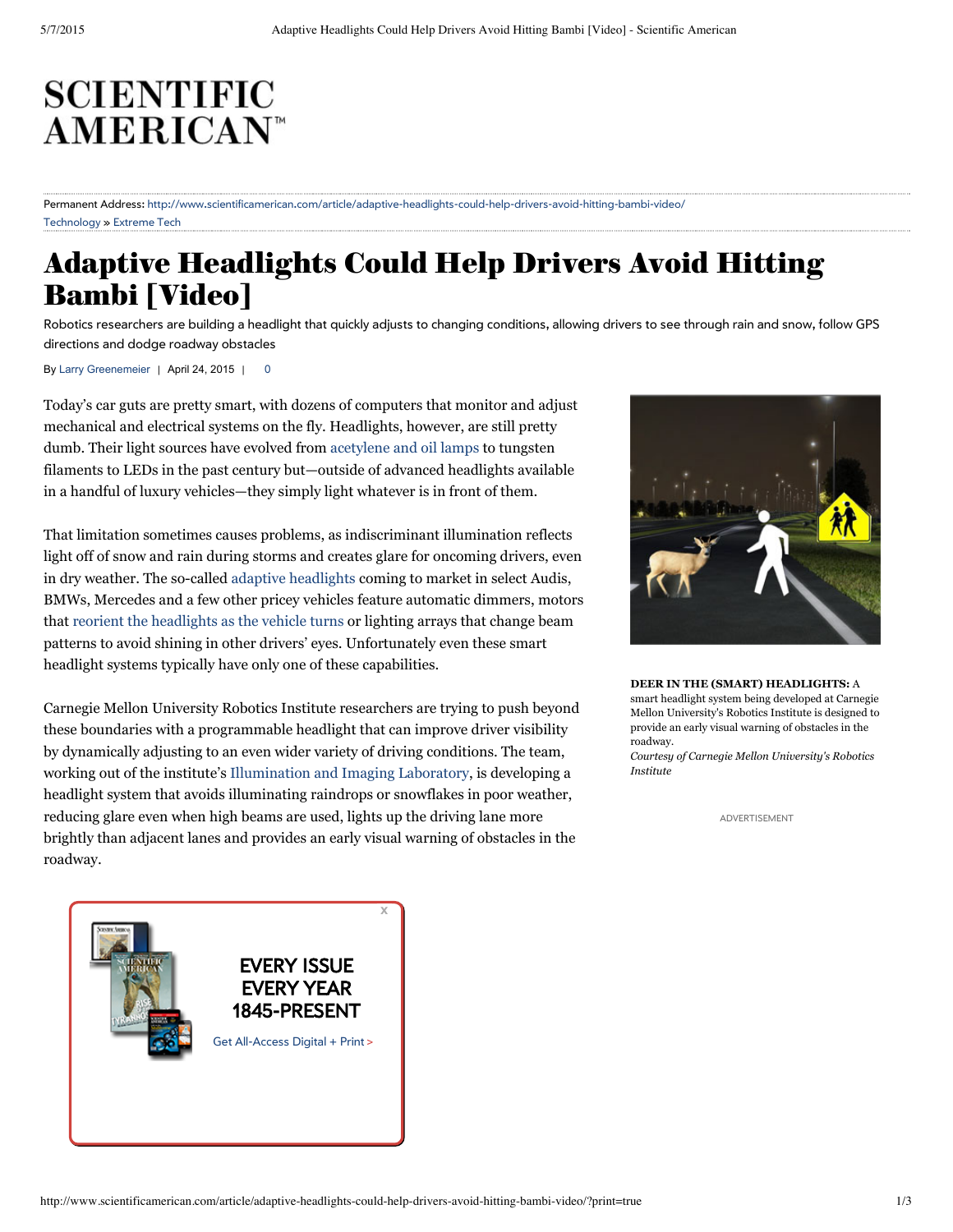Their smart headlight is a looped system that continuously reads, assesses and reacts to driving conditions. A headlight camera senses and captures images in front of the vehicle that are then analyzed by a computer processor. It uses that information to control the headlight's spatial light modulator and divides a single beam from the headlight into one million smaller beams, each of which can be switched on or off as needed.

An earlier [version](http://blogs.scientificamerican.com/observations/2012/07/26/smart-headlights-let-drivers-see-through-rain-and-snow/) of the Carnegie Mellon system sought to improve visibility in storms by anticipating the movement and velocity of raindrops or snowflakes and shining the headlights into the spaces between them. That proof-of-concept system from 2012 used a digital camera to capture the motion of individual raindrops or snowflakes every eight milliseconds and then applied a computer algorithm to predict where each bit of precipitation will be a few milliseconds later. It then deactivated light beams that would otherwise illuminate the drops or flakes in their predicted positions.

The researchers, led by associate professor Srinivasa Narasimhan, claimed their system reduced the visibility of rain four meters away from the light source by about 70 percent when a car was moving at 30 kilometers per hour. The prototype likewise reduced the visibility of snowflakes, which drop more slowly and tend to be larger than raindrops, by 60 percent.

One version of the system is roughly the size of a small foot locker—about half the size of the original—with a response time of less than 1.5 milliseconds, which is a speed more conducive to highway driving. That system is mounted on the hood of an automobile using suction cups, although the latest prototype is small enough to fit in a truck headlight compartment, says Robert [Tamburo,](http://www.tamburo.us/) a Robotics Institute project scientist who has helped develop the system since its inception.

The programmable headlight also addresses glare by detecting oncoming vehicles and disabling the light rays directed toward other drivers. This enables the headlight to function on a continuous high-beam setting. Tamburo and his colleagues are working on a way to adjust the headlight to shine on the road ahead based on GPS data, essentially providing a sharply lit pathway that illuminates a particular route, too. The key is increasing the headlight's intensity on the driver's lane so that it is brighter than adjacent lanes. The system's camera can also track and spotlight obstacles—a bounding deer, for example—traveling at up to 80 kilometers per hour crossing up to five meters in front of the headlight.

Such versatile headlights are years away from being widely available on most vehicles but much of this has to do with the investments that car companies are willing to make to develop and implement the underlying technology, says Shree [Nayar](http://www.cs.columbia.edu/~nayar/), director of the Columbia University Fu Foundation School of Engineering and Applied Science's Computer Vision [Laboratory.](http://www.cs.columbia.edu/CAVE/) Once the commitment is made to make programmable headlights a reality, he adds, "there's nothing here that poses a fundamental technological hurdle."